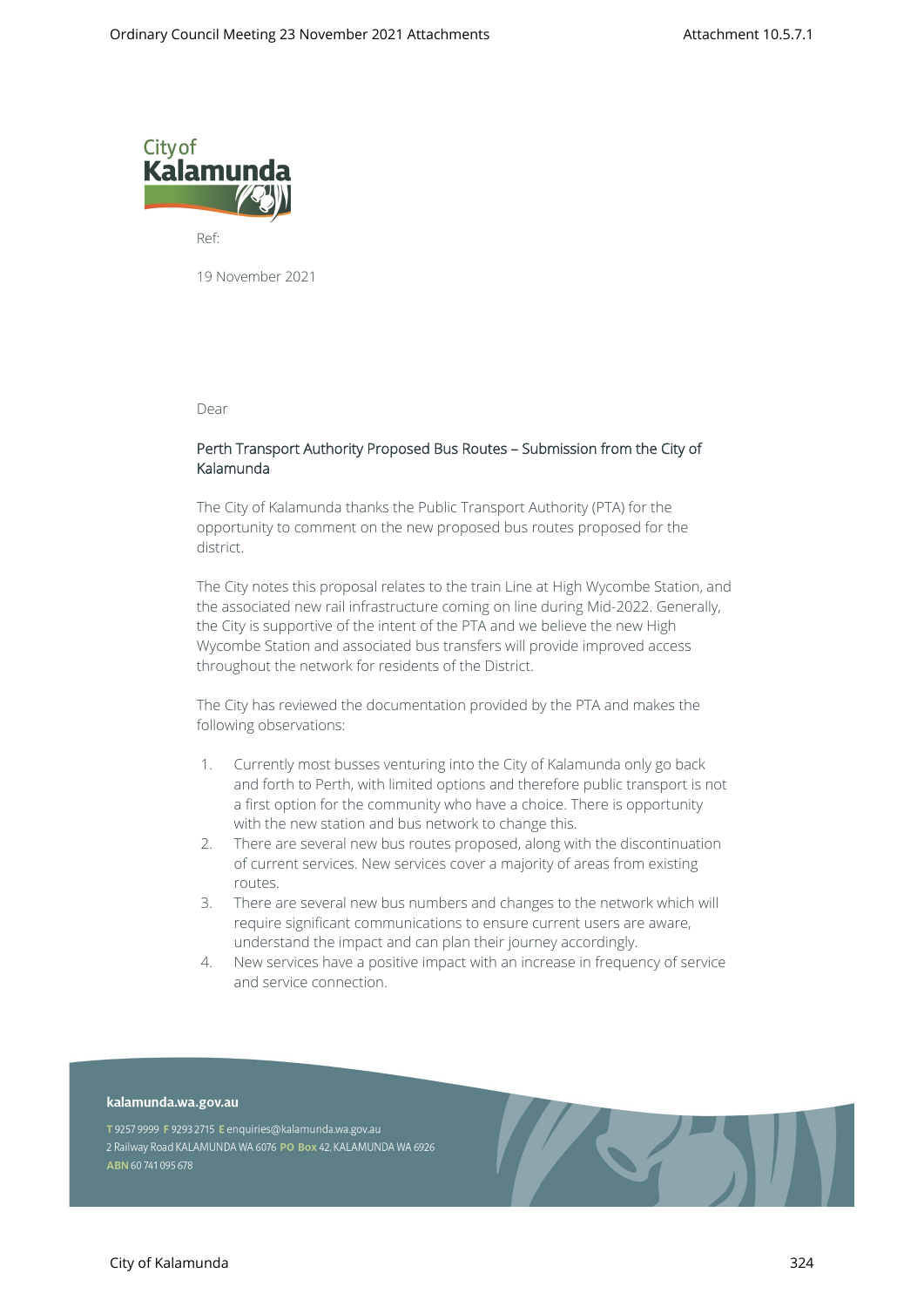

- 5. It is difficult to determine the potential time savings from the new proposed network, and there may be some cases in which the public transport journey takes longer. For example, if a customer currently accesses one direct route from Kalamunda such as a 299/295 they will not have direct route access all the way along Kalamunda Road and Great Eastern Highway.
- 6. There appears to be many potential journeys which will be more efficient than under the current available bus network route and frequencies.
- 7. The City is aware the PTA proposes to pay for any new infrastructure required as a part of the changes and is supportive of this proposal.
- 8. Proposed Route 278 will need to be future-proofed, as in approx. 3 years Stirling Crescent will be cutoff at Great Eastern Highway.
- 9. Access along Old Midland Road and frequency of services should be assessed to take into account significant developments at the City of Kalamunda and City of Swan boarded with large scale residential development in the area.
- 10. The areas of Bickley, Carmel, Piesse Brook, Hacketts Gully and Pickering Brook continue to be un-serviced by the proposed new routes. Previously some services have operated in Pickering Brook and Bickley areas. The City is supportive of further consideration being given to some level of service in this region to connect with the new station.
- 11. The expanded Forrestfield to Lesmurdie service proposed in the future could service Aged Care site near Lesmurdie High which will be located at the Corner of Canning and Pomeroy Roads. The City appreciates this being a part of future planning at the PTA.
- 12. The City seeks clarification to confirm how the event bus network will be impacted. Similarly consideration for any future expansion areas including Pickering Brook.
- 13. There is a negative impact for the following streets in which services are proposed to be withdrawn:
	- a. Kalamunda Road between Barker Road & Stirling Crescent.
	- b. Kalamunda Road between Wittenoom Road & Newburn Road
	- c. Strelitiza Avenue between Bougainvillea Avenue & Hale Road (service relocated to Hale Road)
	- d. Apricot Street between Berkshire Road & Sultana Road
	- e. Marshall Road between Macao Road & Sorenson Road
	- f. Macao Rd between Marshall Road & Wittenoom Road
	- g. Dawson Av between Hicks Street & Hale Road (service relocated to Cypress)
	- h. Harewood Street between Northumberland Road and Edinburgh Road.

## kalamunda.wa.gov.au

T 9257 9999 F 9293 2715 E enquiries@kalamunda.wa.gov.au 2 Railway Road KALAMUNDA WA 6076 PO Box 42, KALAMUNDA WA 6926 ABN 60741095678

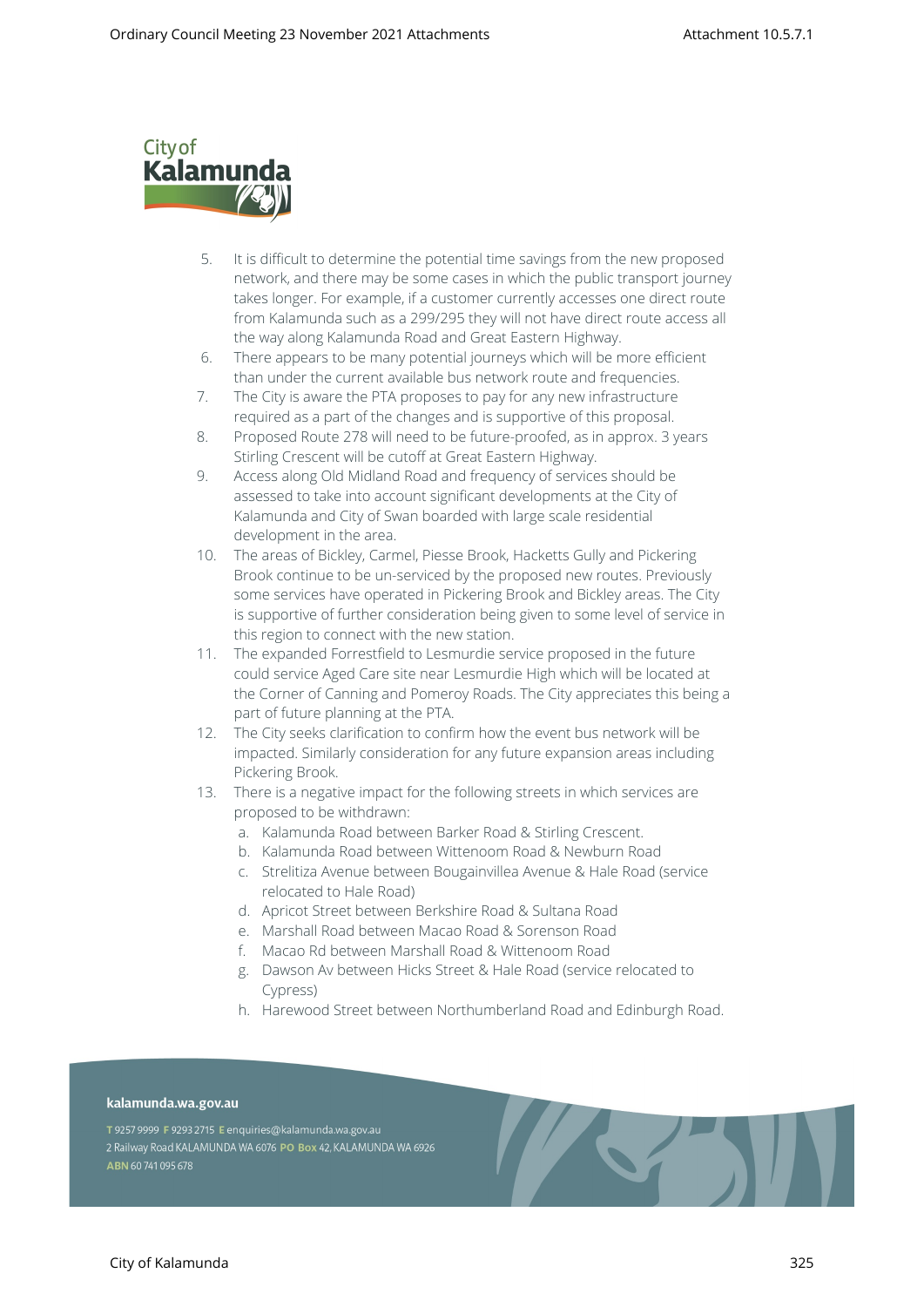

- 14. In regard to (13.a) above the City has had specific feedback that residents of the National Lifestyle Village utilise the bus to access Hospital services and as such encourages PTA to look at potential solution which does allow some service along Kalamunda Road up towards Abernethy Road, High Wycombe. It I understood that PTA are of the view that the usage form Lifestyle Village is low, however notwithstanding this, the City is of the view that our elderly residents should be given a high priority access given their needs. Many elderly people have mobility issues and that it would be too difficult for them to walk to Stirling Crescent to access the proposed 278 bus service. Residents will not only be unable to access vitally important services but will also be isolated from the local High Wycombe community. With many residents having mobility issues, they are physically unable to walk from the Hillview Lifestyle Village to the High Wycombe Village Shopping Centre and rely on the current bus service to buy their groceries and access medical services etc. Many residents also advised that the reason they bought their home was because of the bus service that was located right outside the Hillview Lifestyle Village
- 15. In regard to (13b) above there will be no bus servicing the stretch of road along Kalamunda Road between Newburn Road and Wittenoom Road. This issue was brought up by a number of residents who advised that they currently catch a bus opposite the Hillview Lifestyle Village to access the High Wycombe Village Shopping Centre on Kalamunda Road. Not only are residents accessing the Coles Shopping Centre but they are also accessing important services such as the High Wycombe Medical Practice, Advantage Pharmacy, post office / newsagency and the hairdresser/barber etc. There were many residents who advised that with the current bus service, they can access the High Wycombe Village Shopping Centre quite easily, but this will be unavailable to them with the proposed 278 bus service.
- 16. The City suggest a better route for the proposed 278 bus service would be that the service travel from the High Wycombe Train Station along Dundas Road before turning onto Wittenoom Road, make a right turn at Hamilton Road and then a left turn on Newburn Road, before turning left at the roundabout on Kalamunda Road and heading towards Abernethy Road and Midland. This would enable residents from the Hillview Lifestyle Village to still have access to the High Wycombe Village Shopping Centre and other vital services that are located within the precinct.